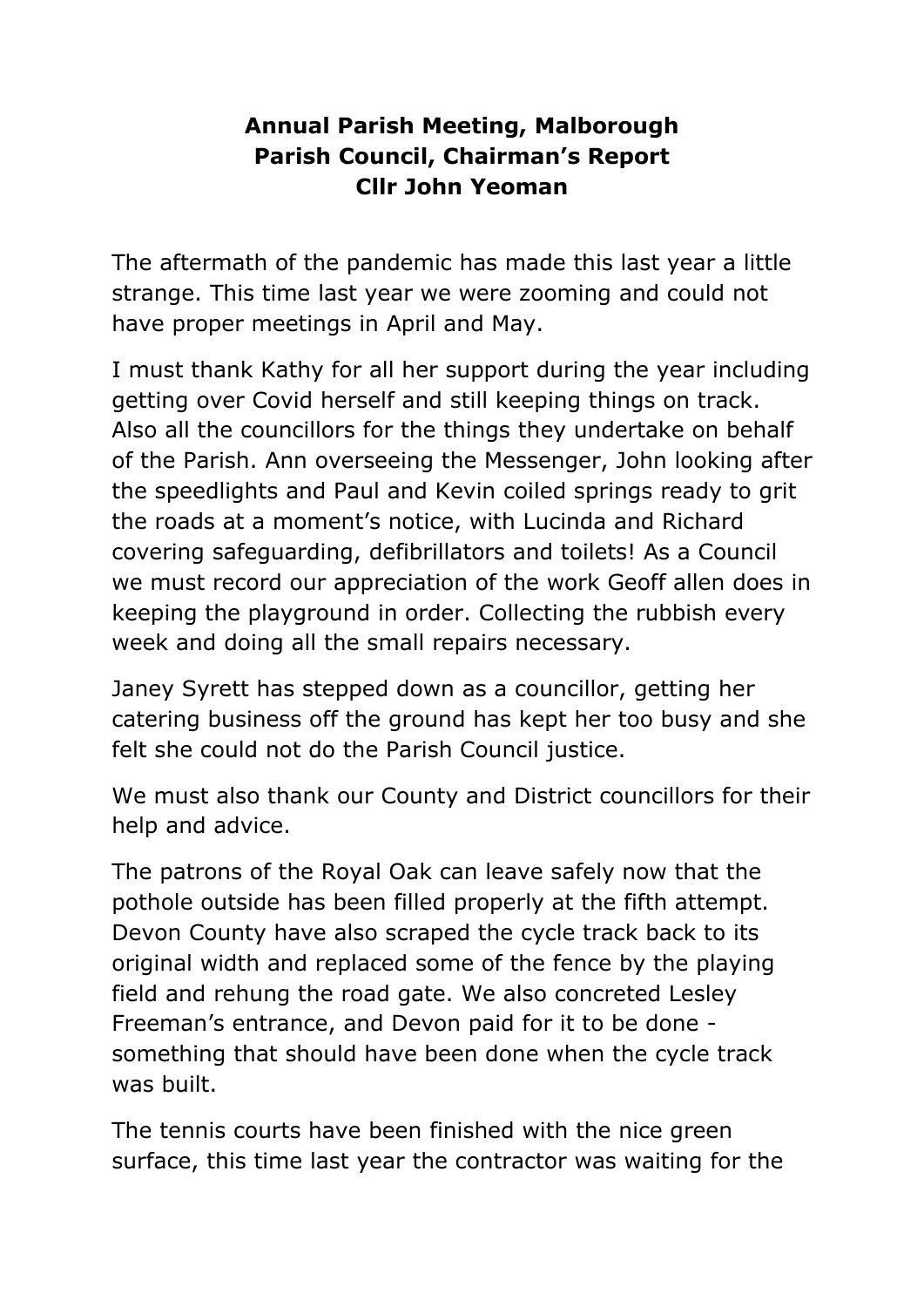weather to warm up to be able finish it. It is good to see it used for tennis and for netball. Three new seats have been put in place, one on the cycle track in memory of Andy Warren who worked in the Co-op by his family, one by Whitehall by the Rundle family in memory of Jack and one by the gym to replace one that was vandalised.

The covid has disrupted supplies as we all know but the new Platinum Jubilee playground in Malborough Park is coming on well. The path by the Annexe here will soon start, I am reliably informed.

This past year we have supported the SMASH committee which is a sub-committee of this Council and South Huish. As you all know they had their climate event earlier this month which was successful. A mention of their sub-committee status would have been appreciated.

This year we have had changes to our grass cutting with two new contractors for the playground and graveyard. Also we have finished our first year getting the footpaths trimmed for the County Council for which they pay.

In the summer I put up the signs the School designed for the 20 mph area. They convey a good message, if only everyone took notice. The two trees have been planted in the Village Hall, one for the Duke of Edinburgh and the other for the Platinum Jubilee. We the council, will put plaques on each.

As a council we have dealt with 49 planning applications largely without incident although the processes do seem to get slower with SHDC despite the memorandum of understanding. It is frustrating when we have three that have been ongoing for months and still not resolved. Especially worrying is delaying the decision on the Alston Gate application to reduce the affordable housing on the second development.